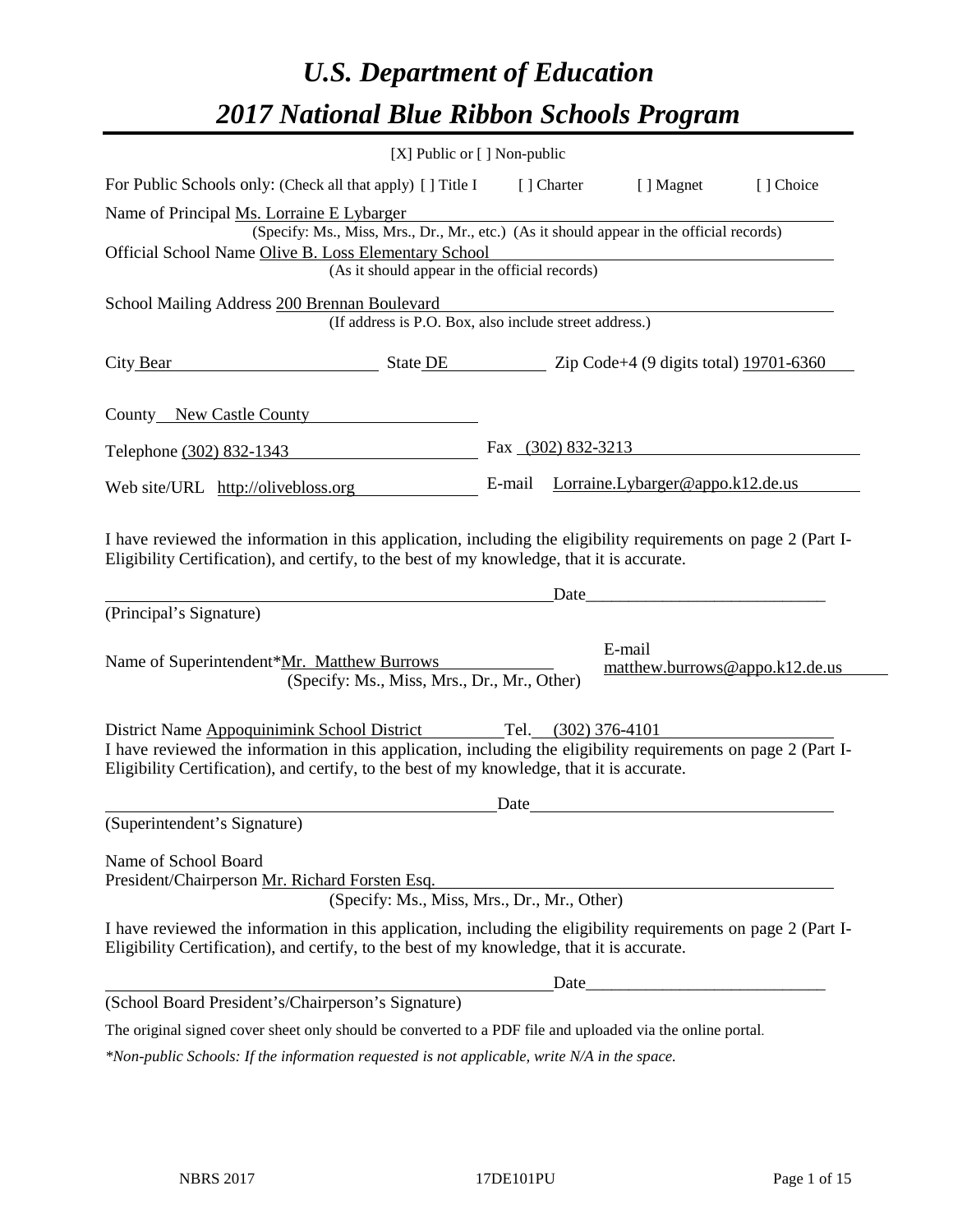The signatures on the first page of this application (cover page) certify that each of the statements below, concerning the school's eligibility and compliance with U.S. Department of Education and National Blue Ribbon Schools requirements, are true and correct.

- 1. The school configuration includes one or more of grades K-12. (Schools on the same campus with one principal, even a K-12 school, must apply as an entire school.)
- 2. All nominated public schools must meet the state's performance targets in reading (or English language arts) and mathematics and other academic indicators (i.e., attendance rate and graduation rate), for the all students group and all subgroups, including having participation rates of at least 95 percent using the most recent accountability results available for nomination.
- 3. To meet final eligibility, all nominated public schools must be certified by states prior to September 2017 in order to meet all eligibility requirements. Any status appeals must be resolved at least two weeks before the awards ceremony for the school to receive the award.
- 4. If the school includes grades 7 or higher, the school must have foreign language as a part of its curriculum.
- 5. The school has been in existence for five full years, that is, from at least September 2011 and each tested grade must have been part of the school for the past three years.
- 6. The nominated school has not received the National Blue Ribbon Schools award in the past five years: 2012, 2013, 2014, 2015, or 2016.
- 7. The nominated school has no history of testing irregularities, nor have charges of irregularities been brought against the school at the time of nomination. The U.S. Department of Education reserves the right to disqualify a school's application and/or rescind a school's award if irregularities are later discovered and proven by the state.
- 8. The nominated school has not been identified by the state as "persistently dangerous" within the last two years.
- 9. The nominated school or district is not refusing Office of Civil Rights (OCR) access to information necessary to investigate a civil rights complaint or to conduct a district-wide compliance review.
- 10. The OCR has not issued a violation letter of findings to the school district concluding that the nominated school or the district as a whole has violated one or more of the civil rights statutes. A violation letter of findings will not be considered outstanding if OCR has accepted a corrective action plan from the district to remedy the violation.
- 11. The U.S. Department of Justice does not have a pending suit alleging that the nominated school or the school district as a whole has violated one or more of the civil rights statutes or the Constitution's equal protection clause.
- 12. There are no findings of violations of the Individuals with Disabilities Education Act in a U.S. Department of Education monitoring report that apply to the school or school district in question; or if there are such findings, the state or district has corrected, or agreed to correct, the findings.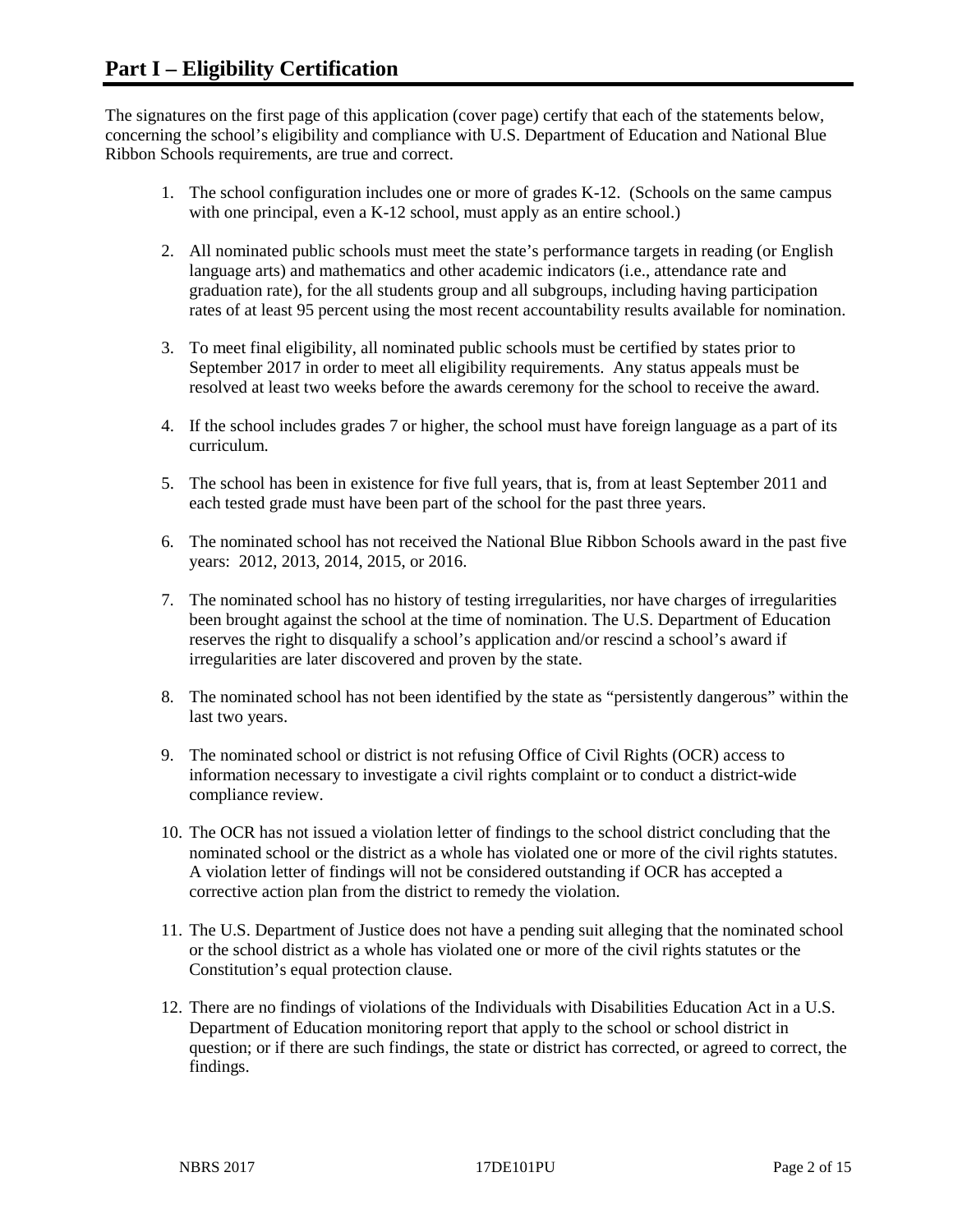# **PART II - DEMOGRAPHIC DATA**

#### **Data should be provided for the most recent school year (2016-2017) unless otherwise stated.**

#### **DISTRICT**

1. Number of schools in the district  $10$  Elementary schools (includes K-8) (per district designation): 3 Middle/Junior high schools 2 High schools 0 K-12 schools

15 TOTAL

**SCHOOL** (To be completed by all schools)

- 2. Category that best describes the area where the school is located:
	- [] Urban or large central city [ ] Suburban with characteristics typical of an urban area [X] Suburban [ ] Small city or town in a rural area [ ] Rural
- 3. Number of students as of October 1, 2016 enrolled at each grade level or its equivalent in applying school:

| Grade                           | # of         | # of Females | <b>Grade Total</b> |
|---------------------------------|--------------|--------------|--------------------|
|                                 | <b>Males</b> |              |                    |
| <b>PreK</b>                     | 0            | 0            | 0                  |
| K                               | 0            | 0            | 0                  |
| $\mathbf{1}$                    | 54           | 56           | 110                |
| $\overline{2}$                  | 73           | 55           | 128                |
| 3                               | 63           | 50           | 113                |
| 4                               | 75           | 65           | 140                |
| 5                               | 72           | 66           | 138                |
| 6                               | 0            | 0            | 0                  |
| 7                               | 0            | 0            | 0                  |
| 8                               | 0            | $\theta$     | 0                  |
| 9                               | 0            | 0            | 0                  |
| 10                              | $\theta$     | 0            | 0                  |
| 11                              | 0            | 0            | 0                  |
| 12 or higher                    | 0            | 0            | $\Omega$           |
| <b>Total</b><br><b>Students</b> | 337          | 292          | 629                |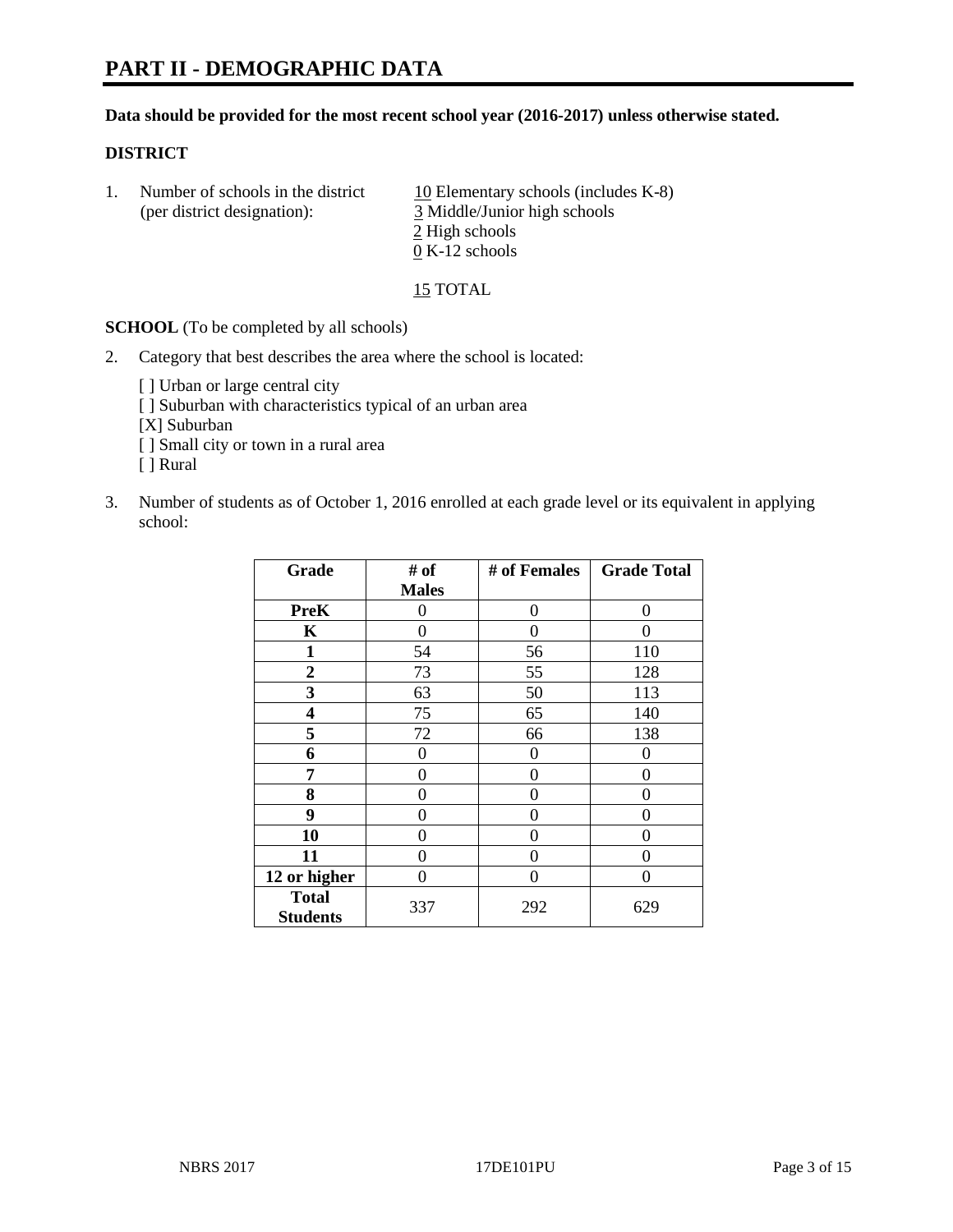the school: 15 % Asian

4. Racial/ethnic composition of  $\qquad 0 \%$  American Indian or Alaska Native 17 % Black or African American 6 % Hispanic or Latino 0 % Native Hawaiian or Other Pacific Islander 58 % White 4 % Two or more races **100 % Total**

(Only these seven standard categories should be used to report the racial/ethnic composition of your school. The Final Guidance on Maintaining, Collecting, and Reporting Racial and Ethnic Data to the U.S. Department of Education published in the October 19, 2007 *Federal Register* provides definitions for each of the seven categories.)

5. Student turnover, or mobility rate, during the 2015 – 2016 school year: 4%

This rate should be calculated using the grid below. The answer to (6) is the mobility rate.

| <b>Steps For Determining Mobility Rate</b>         | Answer |  |
|----------------------------------------------------|--------|--|
| $(1)$ Number of students who transferred to        |        |  |
| the school after October 1, 2015 until the         | 18     |  |
| end of the 2015-2016 school year                   |        |  |
| (2) Number of students who transferred             |        |  |
| <i>from</i> the school after October 1, 2015 until |        |  |
| the end of the 2015-2016 school year               |        |  |
| (3) Total of all transferred students [sum of      | 25     |  |
| rows $(1)$ and $(2)$ ]                             |        |  |
| (4) Total number of students in the school as      | 626    |  |
| of October 1, 2015                                 |        |  |
| $(5)$ Total transferred students in row $(3)$      |        |  |
| divided by total students in row (4)               | 0.040  |  |
| $(6)$ Amount in row $(5)$ multiplied by 100        |        |  |

6. English Language Learners (ELL) in the school:  $7\%$ 

44 Total number ELL

Specify each non-English language represented in the school (separate languages by commas): Arabic, Bengali, Chinese (Cantonese and Mandarin), Greek, Hindi, Korean, Marachi, Polish, Spanish, Tamil, Teluga, Turkish, Twi, Urdu, Vietnamese

- 7. Students eligible for free/reduced-priced meals:  $\frac{11\%}{72}$ <br>Total number students who qualify:  $\frac{11\%}{72}$ Total number students who qualify:
- 8. Students receiving special education services:  $11\%$ 71 Total number of students served

Indicate below the number of students with disabilities according to conditions designated in the Individuals with Disabilities Education Act. Do not add additional conditions. It is possible that students may be classified in more than one condition.

| 6 Autism                              | 0 Orthopedic Impairment                   |
|---------------------------------------|-------------------------------------------|
| 0 Deafness                            | 10 Other Health Impaired                  |
| 0 Deaf-Blindness                      | 29 Specific Learning Disability           |
| 0 Emotional Disturbance               | 19 Speech or Language Impairment          |
| 1 Hearing Impairment                  | 0 Traumatic Brain Injury                  |
| 2 Mental Retardation                  | $Q$ Visual Impairment Including Blindness |
| $\underline{0}$ Multiple Disabilities | 4 Developmentally Delayed                 |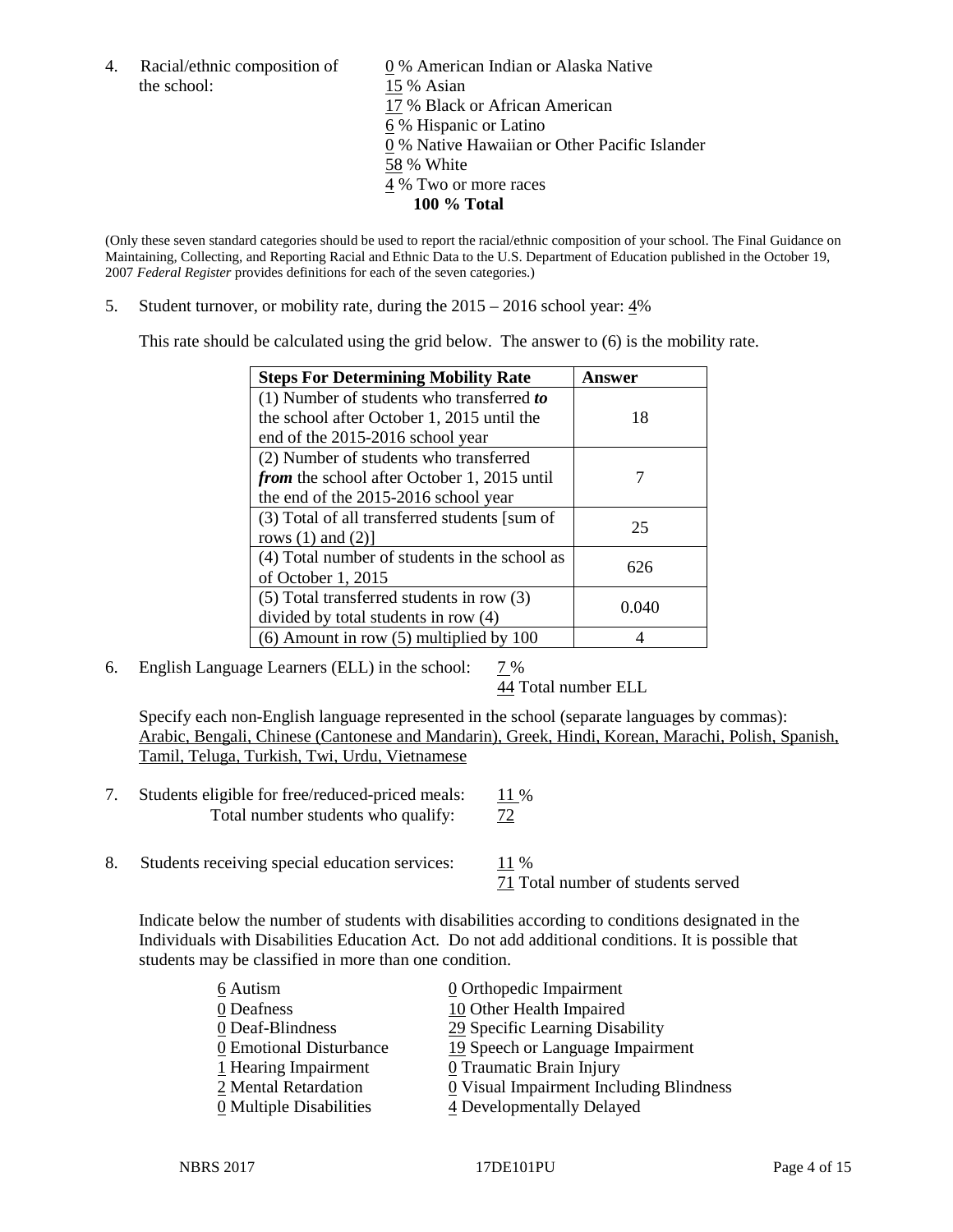- 9. Number of years the principal has been in her/his position at this school: 15
- 10. Use Full-Time Equivalents (FTEs), rounded to nearest whole numeral, to indicate the number of school staff in each of the categories below:

|                                        | <b>Number of Staff</b> |
|----------------------------------------|------------------------|
| Administrators                         |                        |
| Classroom teachers including those     |                        |
| teaching high school specialty         | 26                     |
| subjects                               |                        |
| Resource teachers/specialists/coaches  |                        |
| e.g., reading, math, science, special  | 12                     |
| education, enrichment, technology,     |                        |
| art, music, physical education, etc.   |                        |
| Paraprofessionals under the            |                        |
| supervision of a licensed professional | $\mathcal{D}$          |
| supporting single, group, or classroom |                        |
| students.                              |                        |
| Student support personnel              |                        |
| e.g., guidance counselors, behavior    |                        |
| interventionists, mental/physical      |                        |
| health service providers,              |                        |
| psychologists, family engagement       |                        |
| liaisons, career/college attainment    |                        |
| coaches, etc.                          |                        |

- 11. Average student-classroom teacher ratio, that is, the number of students in the school divided by the FTE of classroom teachers, e.g.,  $22:1$  0:1
- 12. Show daily student attendance rates. Only high schools need to supply yearly graduation rates.

| <b>Required Information</b> | 2015-2016 | 2014-2015 | 2013-2014 | 2012-2013 |     |
|-----------------------------|-----------|-----------|-----------|-----------|-----|
| Daily student attendance    | 97%       | 97%       | 97%       | ว7%       | 97% |
| High school graduation rate | 0%        | 0%        | 0%        | 9%        | 0%  |

#### 13. **For high schools only, that is, schools ending in grade 12 or higher.**

Show percentages to indicate the post-secondary status of students who graduated in Spring 2016.

| <b>Post-Secondary Status</b>                  |                |
|-----------------------------------------------|----------------|
| Graduating class size                         |                |
| Enrolled in a 4-year college or university    | 0%             |
| Enrolled in a community college               | 0%             |
| Enrolled in career/technical training program | 0%             |
| Found employment                              | 0%             |
| Joined the military or other public service   | 0%             |
| )ther                                         | $\frac{10}{6}$ |

14. Indicate whether your school has previously received a National Blue Ribbon Schools award.  $Yes$  No  $X$ 

If yes, select the year in which your school received the award.

15. In a couple of sentences, provide the school's mission or vision statement.

Our mission at Olive B. Loss School is to inspire a community of learners to strive for excellence.

16. **For public schools only**, if the school is a magnet, charter, or choice school, explain how students are chosen to attend.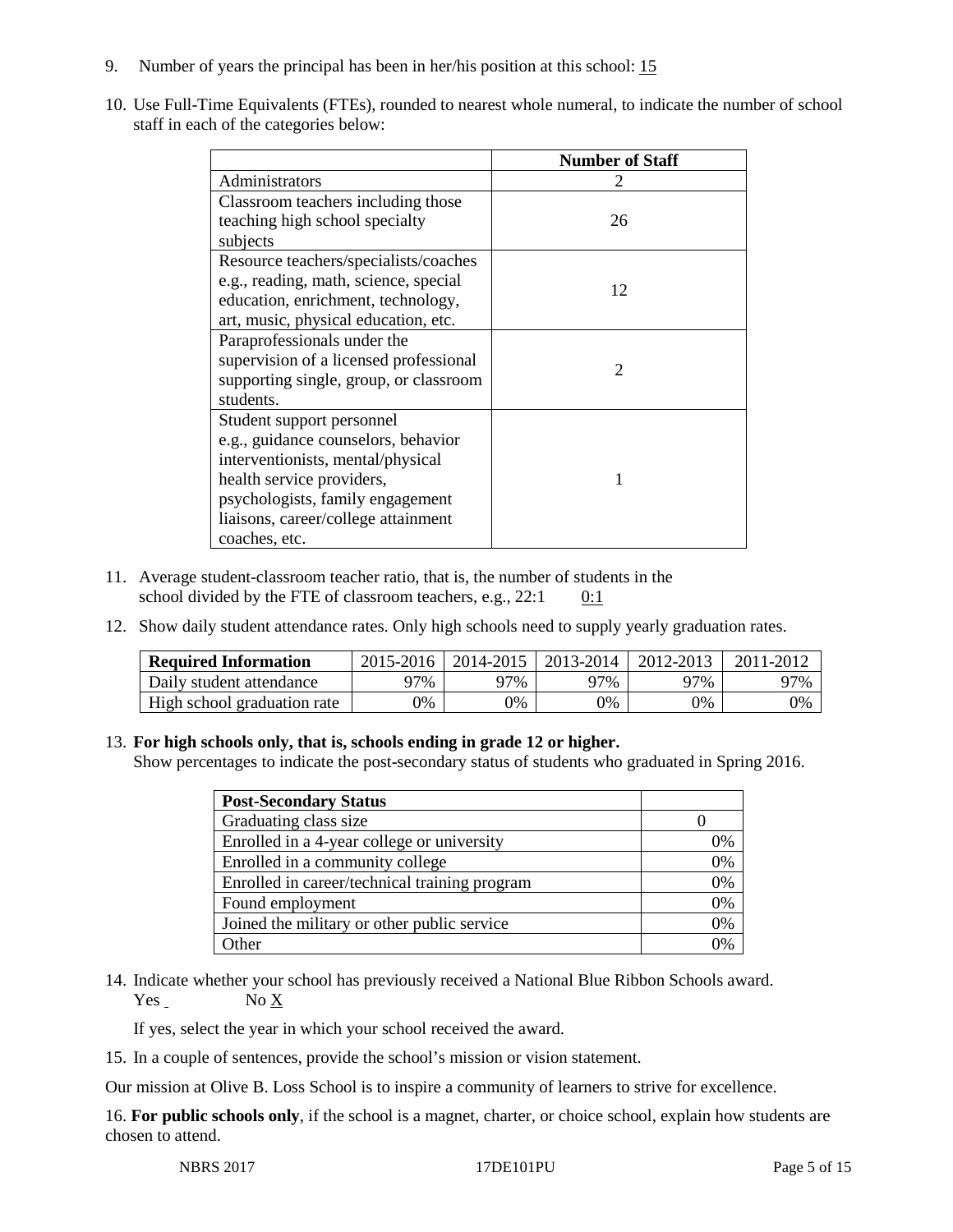# **PART III – SUMMARY**

Olive B. Loss is an economically and culturally diverse elementary school celebrating its 15th year of operation. Since its inception, the school has operated at or above capacity, and consistently leads the Appoquinimink School District and the State of Delaware in academic achievement.

The school was named after Olive B. Loss, who served as the first female superintendent of a Delaware school district. Even though she has passed away, her legacy lives on in the school's commitment to visionary leadership. Just as Olive B. Loss was a pioneer, the staff and administrators at our school are dedicated to innovation and excellence in education.

We currently educate 638 students in grades one through five. Last year, 74% of students identified with special needs met or exceeded Common Core proficiency standards on the Smarter Balanced ELA Assessment, which represents a 27% increase from the previous year. This performance prompted the Delaware Department of Education to reach out to our school for ideas and advice to best serve students across the state with special needs. Additionally, the achievement gap for African American students reflects a positive story. Data for the whole school indicates only a 5% difference in performance between African American and Caucasian students in English Language Arts. These are not our only areas of strength. We have consistently achieved top scores in every content area when compared to all students in charter, magnet, and public schools across the state. During the 2016 school year, our students ranked second overall in ELA and fourth in Math on the Smarter Balanced Assessments. Based on DCAS results, our school ranked third in Science and second in Social Studies.

We consider our inclusive practices key to the success of ALL students. Inclusiveness takes many forms. It starts in the classroom with the elimination of programs which segregate identified students (those with behavioral, cognitive, physical challenges) from their peers. Next, we establish a safe and supportive environment through daily community meetings where students practice speaking and listening and discuss principles of personal and interpersonal effectiveness such as acceptance, leadership, responsibility, and teamwork.

In our learning community, family involvement means 100% of parents/guardians are actively engaged. This year, most parents or guardians will spend 40 or more hours in our building, participating in a variety of activities. While we have a full complement of "traditional" offerings, more than a dozen represent innovative opportunities that are inquiry based and emphasize discovery in the classroom. These activities make education engaging and accessible for parents. They encourage families to promote and support the learning that occurs in the classroom at home, thereby establishing a strong home-school connection.

Student-staff-parent communication propels engagement and achievement. Every teacher utilizes electronic media. Interactive blogs launched by classroom teachers provide the unique opportunity for the entire family to participate in learning activities after the students leave school for the day. Conferences at all grade levels are facilitated by students. This process begins with, and is reinforced by, personalized teacher-student goalsetting discussions using data. By giving students an active role they are empowered to take ownership of their learning goals and growth.

In searching for answers beyond the classroom, we have established a collaborative partnership with the University of Delaware's College of Engineering. Prospective engineers work with our teachers to develop and deliver engineering problems that enable children to learn through their own investigations, rather than presenting facts and a smooth path to knowledge. This places the emphasis on how we come to know, rather than what we know. We want our children to be inventive, creative, and unafraid to take risks. What we are teaching in engineering applies to everything in life. By telling students to hurry up and fail, we ease the fear of failure and emphasize the concept that the first idea is seldom the best or only solution. Based on the success we've experienced, this philosophy of inquiry has now been applied across all content areas.

Professional development represents a shared vision and occurs throughout the calendar year. Staff at all levels provide input on training interests and current educational best practices. A survey process ensures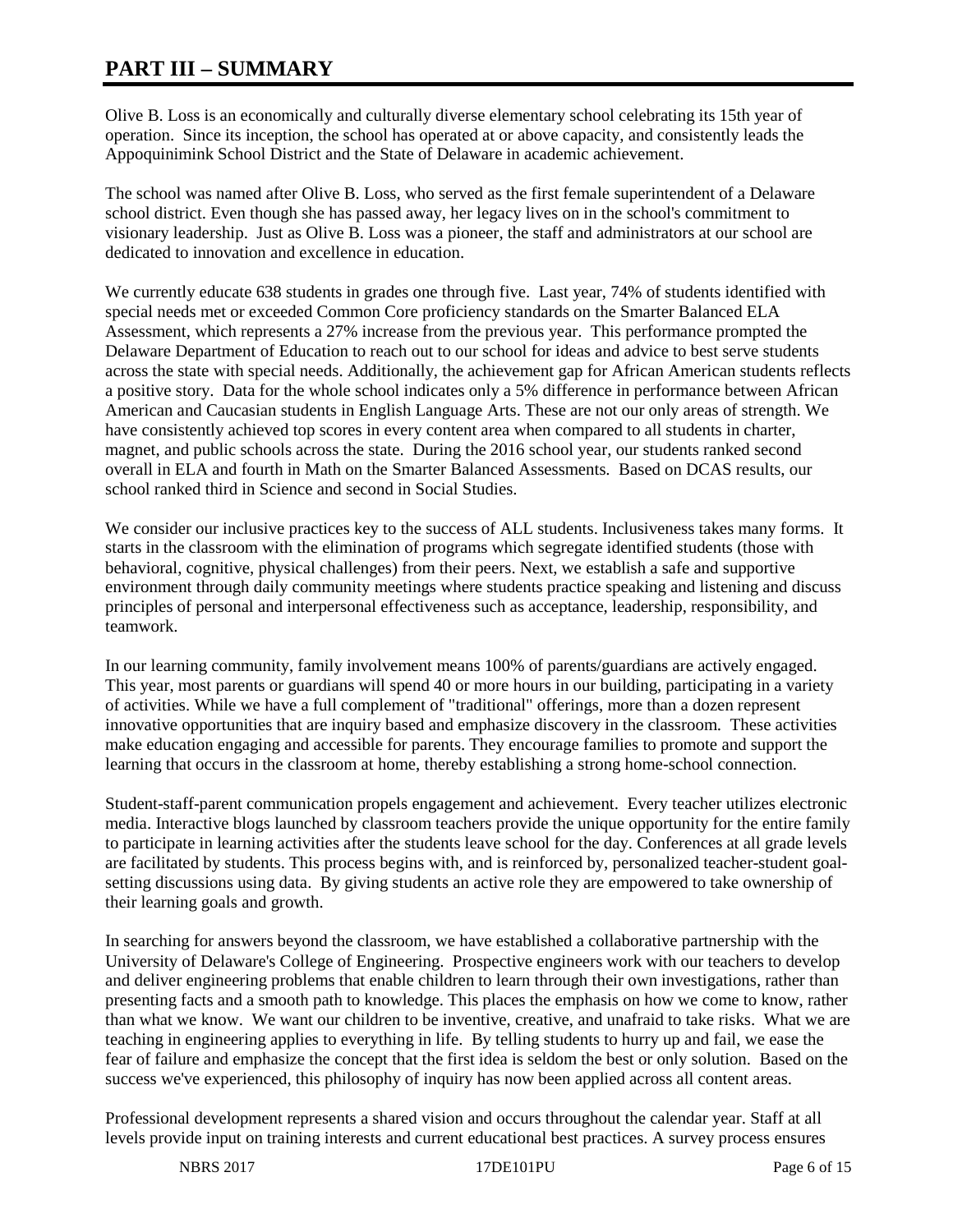that all voices are heard. Curriculum leaders receive training on research-based instructional practices and return to serve as facilitators and coaches. Throughout implementation, the staff feels comfortable taking risks and using data to reflect upon the effectiveness of newly implemented instructional strategies. This process reflects our commitment to distributive leadership and continuous improvement in student and staff achievement.

We are an experienced and cohesive school community. Teachers who work at Olive B. Loss, stay at Olive B. Loss. Student alumni return to contribute their time and talent. Parents and community members play an active role in our building. Staff, students (past and present), parents, and community members are proud to call Olive B. Loss School their home.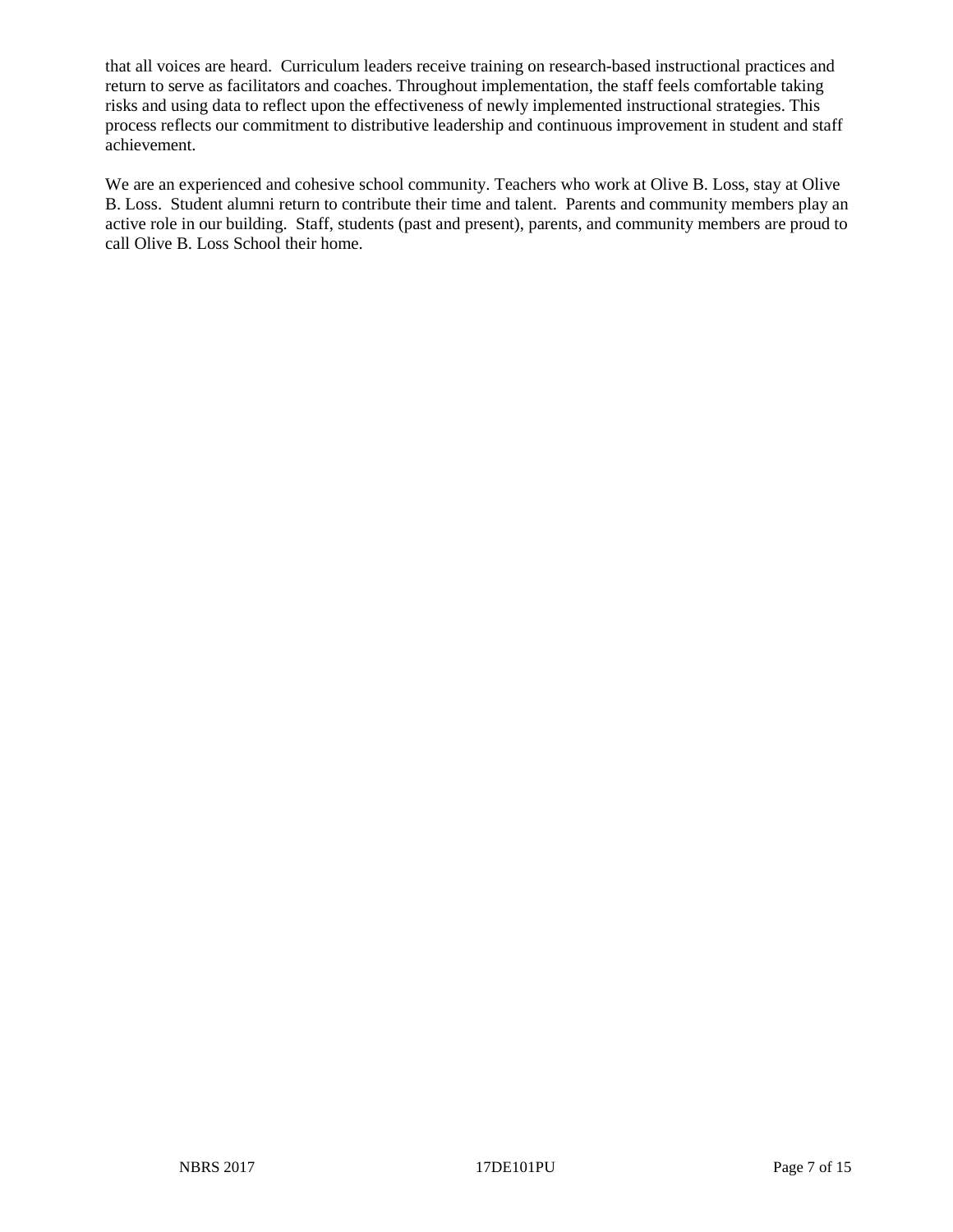# **1. Core Curriculum:**

All instruction in our school is driven by the Common Core State Standards and our school community's commitment to excellence. Our curriculum is designed to be progressive. We believe that everything we do creates the opportunity for students to achieve at a higher level. Our students are not restricted by the label of a specific grade level. Teachers offer students opportunities to access differentiated content and materials, based on individual achievement and interest. A rigorous curriculum allows all students the opportunity to exceed standards.

We provide a literature-rich environment for our students. Our English Language Arts program is comprised of six key strands: literature, nonfiction, foundational skills, language, speaking and listening, and writing. We teach our students to be discerning readers who can apply strategies to a variety of texts of varying complexity. As a result, our ELA instruction crosses all curricular areas. We also incorporate writing experiences into all content instruction. Our students are just as comfortable writing a story as they are developing the language for a scientific claim and providing evidence to support it. With our commitment to constant growth for all learners, our teachers provide their students with opportunities to read outside of their grade level band, to enrich their vocabulary and extend their understanding of more complex ideas. A majority of our students participate in weekly literature circle meetings, during which they develop and practice how to become active listeners, respond constructively to their peers, and think critically about theirs and others' diverse opinions. This is a safe place for children to respectfully disagree with each other and open their minds to alternative viewpoints. Our school librarian collaborates with classroom teachers to provide authentic research opportunities for students throughout the school year. Emphasis is placed on becoming responsible evaluators of information, thinking critically about the synthesis of facts, and properly citing resources as an ethical user of information. We strive to grow educated, civic-minded citizens who will be able to discern a reliable source of information from a subjective one, and make informed decisions using trustworthy information. Our children live in an information-rich society where they are constantly barraged by media. Olive B. Loss students filter information through a lens of objectivity.

Teachers at Olive B. Loss focus on math concepts, not procedures. We teach our students to discuss their mathematical reasoning and justify thinking, both verbally and in writing. Our Math program is comprised of four key strands: numbers and operations, measurement and data, operations and algebraic thinking, and geometry. Students are often challenged by their teachers to struggle productively to solve real-world problems. During that process, children independently discover strategies that prove effective and efficient. They are then responsible for sharing their thinking with classmates, who have the opportunity to implement demonstrated strategies. Thus, all students' knowledge of math strategies is constantly growing. Additionally, we facilitate Number Talks in all classrooms and engage in math discourse daily. In this highly engaging environment, nonverbal signals help build a safe culture where every child responds constructively to their peers.

Just as with our ELA and Math curricula, science instruction is focused on application of the science practices, which will prepare our students for the jobs of the future. We are moving towards full implementation of the Next Generation Science Standards. In every classroom, creativity and collaboration is paramount. Students think about real-world problems and engineer possible solutions to improve conditions locally and globally. In the inquiry-based model, children are creating and conducting hands-on investigations to help them make sense of scientific phenomena. They make claims about science concepts by using the results of their investigations to support their thinking and explain their reasoning.

Our Social Studies curriculum consists of four key strands: history, geography, economics, and civics. Standards are taught within the context of broader questions. When we study geography we ask questions like: How do the resources of an area affect human settlement? How do communities change over time? How do human actions impact their surroundings? The strategies of inquiry learning facilitate student engagement and deepen understanding. Civics instruction is woven into all aspects of school culture, from establishing classroom and school-wide rules and expectations to discussing the rights and responsibilities of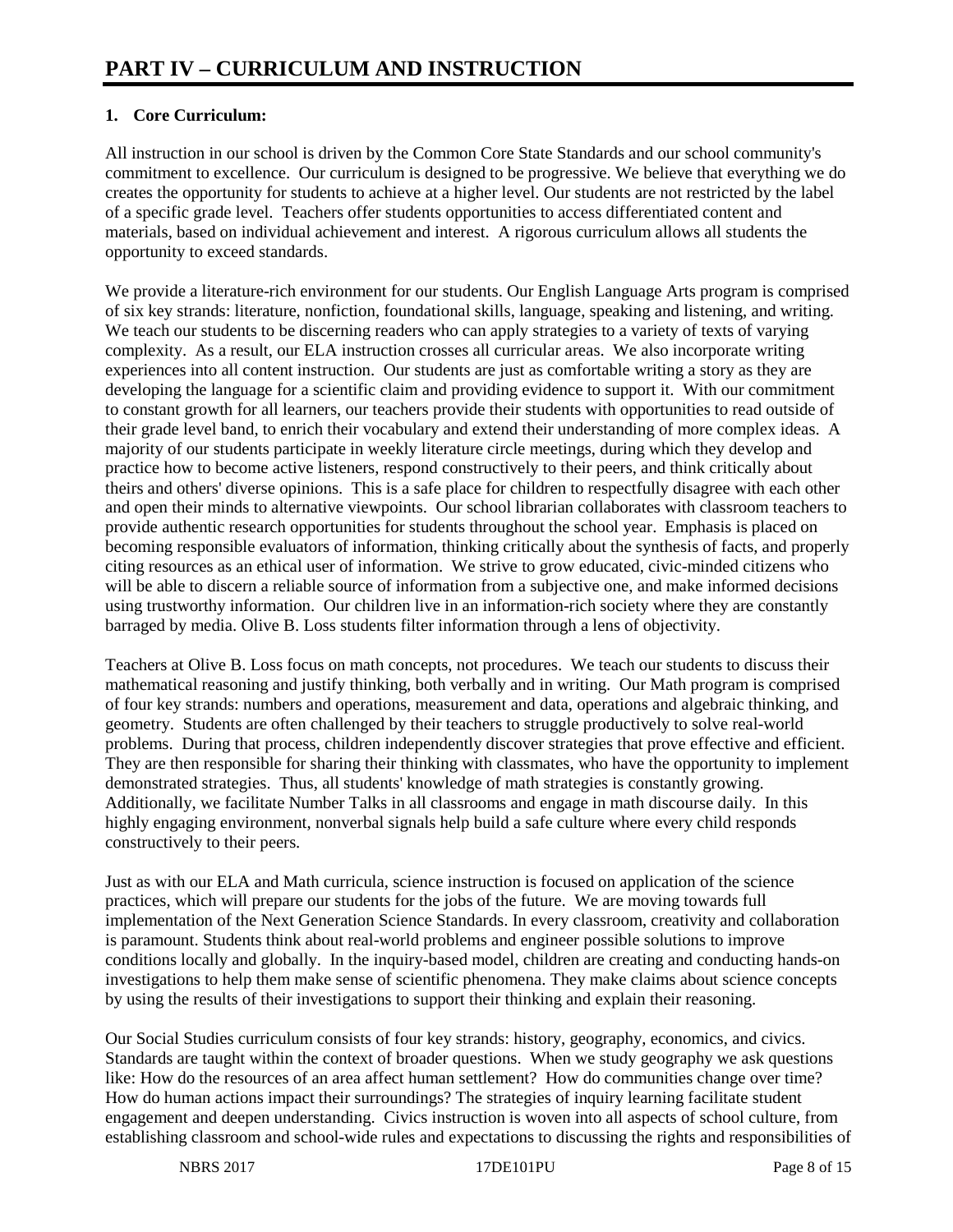## **2. Other Curriculum Areas:**

All students at Olive B. Loss Elementary (OBL) participate in the visual and performing arts, physical education, technology and World Language instruction. The design of OBL's other curriculum areas reflects our commitment to the development of students' 21st century skills (communication, creativity, critical thinking and collaboration). We work to ensure that students understand through these related arts they can mindfully shape, define, and empower their growing and changing lives.

### General Music

We believe that early musical training helps develop brain areas involved in language and reasoning and promotes creativity and higher order thinking. Students develop individual musicianship by singing, chanting, moving, and playing instruments. They apply their skills through reading and writing music that represents many styles and cultures. All students are given opportunities to create musical compositions individually and collaboratively. Students participate in performances for the school, families, and community members to showcase their learning. We encourage children to think about how they can become lifelong musicians and share their musical talents with others. Additionally, fourth and fifth grade students are invited to meet weekly to study a woodwind, brass, percussion, or string instrument in a small group setting.

#### Visual Art

OBL students are encouraged to explore their imaginations, discover art from diverse cultures, research art history and be inspired by master artists. Students attend art class to experience the joys and challenges of drawing, painting, collage-making, printmaking and sculpting. As members of a creative community, our students know that there are no mistakes in art. They learn to believe in themselves as individual creators, flexible thinkers, problem-solvers and collaborators.

#### Technology

The technology teacher collaborates with classroom teachers and the librarian to infuse technology into the academic curriculum. Students learn the versatility of technology and how it can be used to access and communicate information and engineer solutions to problems. Projects range from slide shows in Pixie 4, Google Slides, Powerpoint, and Prezi to commercials using a green screen app. Students work on keyboarding skills with a focus on Microsoft Word, Publisher, and other productivity programs. A key component of our technology program is teaching students how to code and read code. Students learn basic coding, Blockly, and Coffee Script.

#### Spanish

All students receive instruction in Spanish language. They use higher order thinking skills as they develop cultural awareness, listening, speaking, reading and writing abilities in Spanish. As students learn another language and are exposed to other cultures, they begin to evaluate and refine their own ways of thinking about the world.

#### PE

The staff at Olive B. Loss School recognize the important role that both physical activity and health knowledge play in creating successful learners. In addition to formal Physical Education classes, students also have opportunities to participate in exercise throughout the school day.

Receiving grants and raising money within our community, we have a paved quarter mile walking path with fitness stations installed along the circuit. All students in our school participate in Walking Club and walk on the path a minimum of a half mile during the school day three times per week. This is in addition to their daily recess. A 60' x 20' room addition was built to create a student fitness lab within our school where students are free to choose activities which work on all five fitness components as well as balance, agility, and cross body/mind exercises. Teachers at our school embed movement breaks within their class lessons. Having an open fitness lab gives students a longer period of time to exercise their body and brain to refocus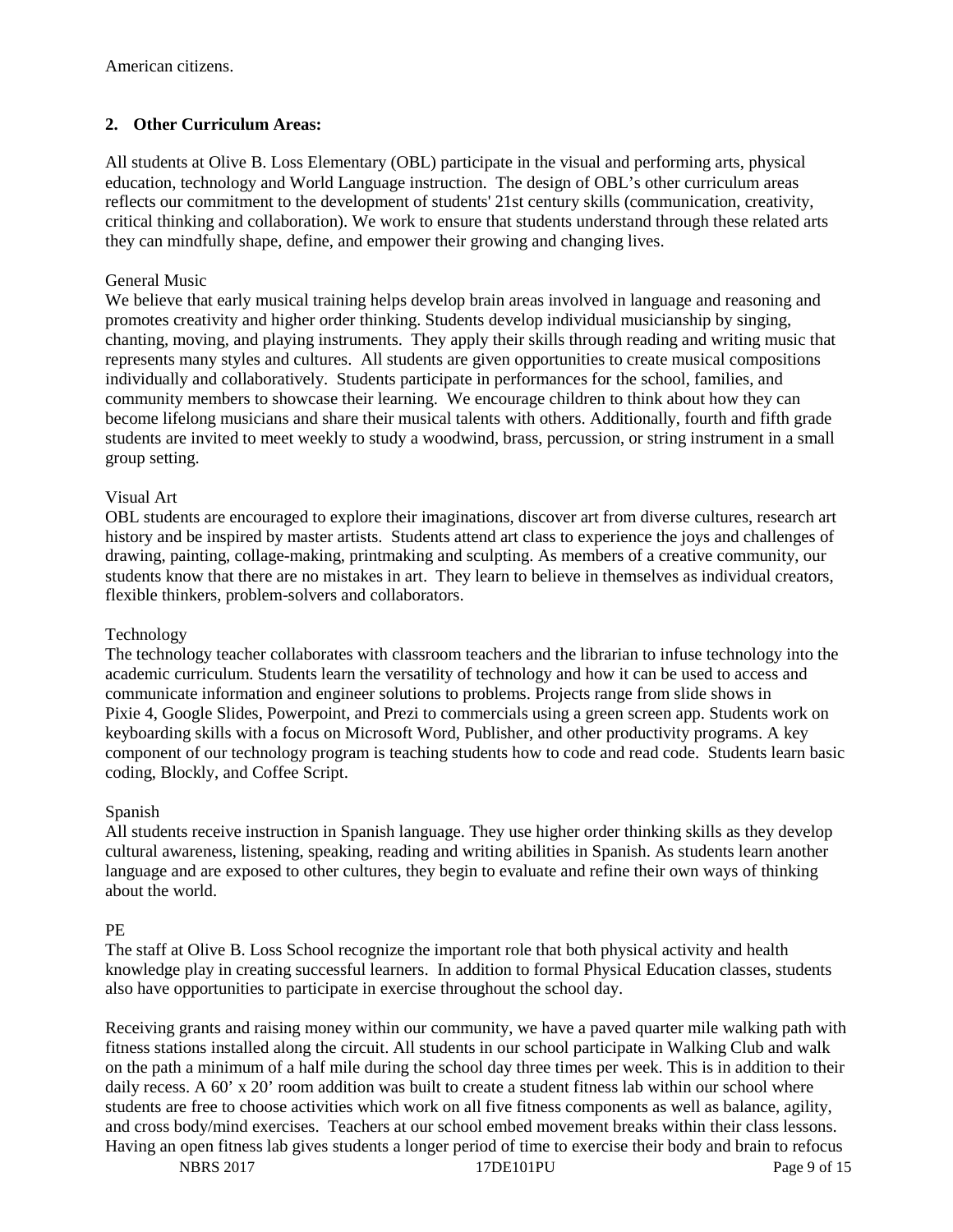on learning. Fitness lab equipment includes a climbing wall, treadmills, mini trampolines, rowing machines, virtual game bikes, and video dance games. All students participate in health lessons during weekly physical education/health class. These include physical activity knowledge, physical skill development, nutrition lessons, and health topics such as safety, hygiene, and health damaging habits. OBL's PE lessons provide academic skills practice by integrating cross-curricular instruction in areas such as life science, math, and language arts.

#### **3. Instructional Methods, Interventions, and Assessments:**

Our goal at Olive B. Loss School is to meet the needs of all of our students, from those who require remediation to achieve academic success to those who benefit from enrichment and extension of the curriculum. Instructional decisions are driven by students' needs as reflected in the data from various sources: including nationally-normed assessments Smarter Balanced and Measures of Academic Progress, as well as formative and summative assessments developed at the school level. Student achievement has been positively impacted by the Appoquinimink School District's adoption of the Common Core State Standards (CCSS) and continuous analysis of disaggregated data. We have unpacked the Common Core State Standards at every grade level and designed assessment activities that are directly aligned with the CCSS. This has provided teachers with a deeper understanding of each of their students' proficiency level with each skill. That allows for differentiated learning activities targeted to students' specific needs. Each time we develop and administer an assessment, a cycle of continuous feedback is created for students, parents, teachers, and administrators. Student progress is monitored and communicated consistently to all stakeholders. One of the factors that contributes to our students' consistently high achievement is that they take responsibility for their learning and set goals for their own academic progress. There is a commitment to constant and continuous growth.

All students participate in Response to Intervention during which instruction is targeted to their specific needs in ELA and mathematics based upon multiple sources of data. Students in tiers 2 and 3 receive instructional interventions to strengthen foundational skills and implement strategies that will help them be successful in the classroom. Teachers progress monitor students in tier 3 weekly and students in tier 2 biweekly. Every six weeks, teachers and administrators meet to discuss student progress and to determine the level of intervention which will maximize student achievement. Students who exceed grade level standards participate in enrichment activities, including reading novels and nonfiction selections at the higher end of the complexity bands, completing engineering projects (including, but not limited to activities in the Engineering is Elementary program), or applying advanced math concepts in the context of real world problems.

Teachers provide students with differentiated learning opportunities in addition to RTI. Students participate in research-based programs that target their areas of need, such as fluency, inferential thinking, written expression, phonetics skills, number sense, computations, and algebraic thinking. Every student in our school participates in the Accelerated Reader Program. Children are encouraged to self-select books to read within their Lexile range. Regardless of reading proficiency, all students work towards meeting rigorous, achievable goals for themselves while developing the skills to become life-long readers.

Our staff is committed to integrating technology into instruction. Teachers have been trained in Schoology, and how to utilize online opportunities and resources to increase engagement in learning. Through District and PTA support, we have purchased over 100 electronic tablets and laptops. Our goal, beyond immediate academic excellence, is to ensure students are technologically literate and able to apply the critical thinking skills necessary for 21st century learners. Our collaboration with the School of Engineering at the University of Delaware, our STEM programs, the inquiry-based model of learning we embrace, and the high level of math discourse in our classrooms all support the development of global citizens.

We are proud of our many accomplishments, especially those that reflect the success of students in our subgroups. Our students ranked second in the state of Delaware in 2016 on ELA Smarter Balanced Assessment. From 2015 to 2016, the number of students identified with special needs who scored proficient or advanced on the Smarter Balanced Assessment increased 27%; 74% of students with an IEP scored proficient or above compared to 88% of all students. In 2015, there was a 38% achievement gap between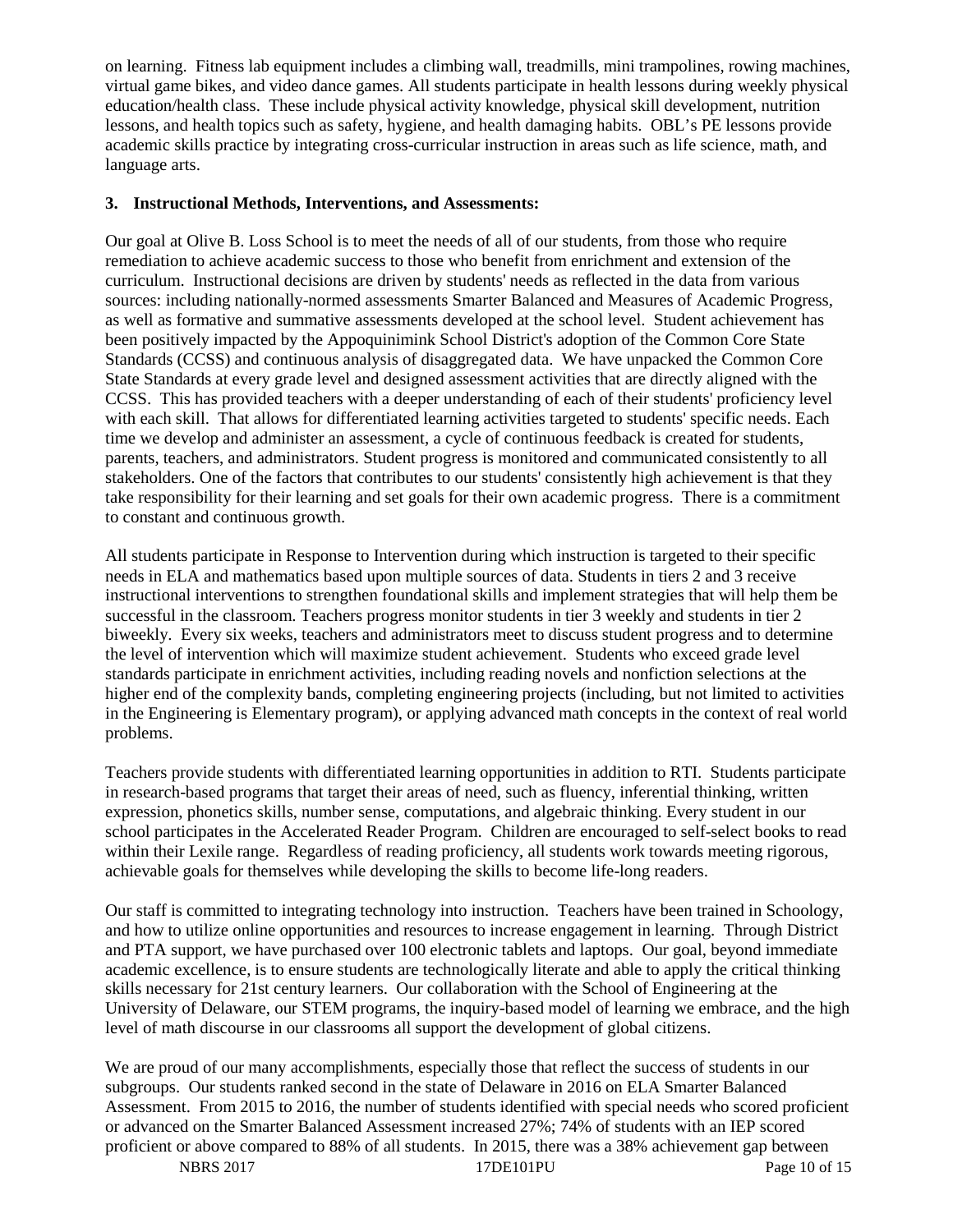students identified with special needs and all students. In 2016, that gap was reduced to 14%. Our school ranked fourth in the state on the Math Smarter Balanced in 2016. There was a one percent decrease in the achievement gap between students identified with special needs and all students, and the gap between African American students and all students did not increase. We have identified the field of mathematics as an area of focus for our school. We have exciting plans to improve student achievement, by encouraging students to develop their own understanding of math concepts as they productively struggle with real world problems, focusing on math reasoning over math procedures, and emphasizing clear verbal and written communication of math understanding. Our success in ELA and our commitment to improvement in math hinges on data. Student achievement is the focus every time staff meets; in our Professional Learning Communities, staff meetings, and during professional development days. Data is disaggregated by sub groups and teachers collaboratively develop and implement action plans to ensure every student succeeds.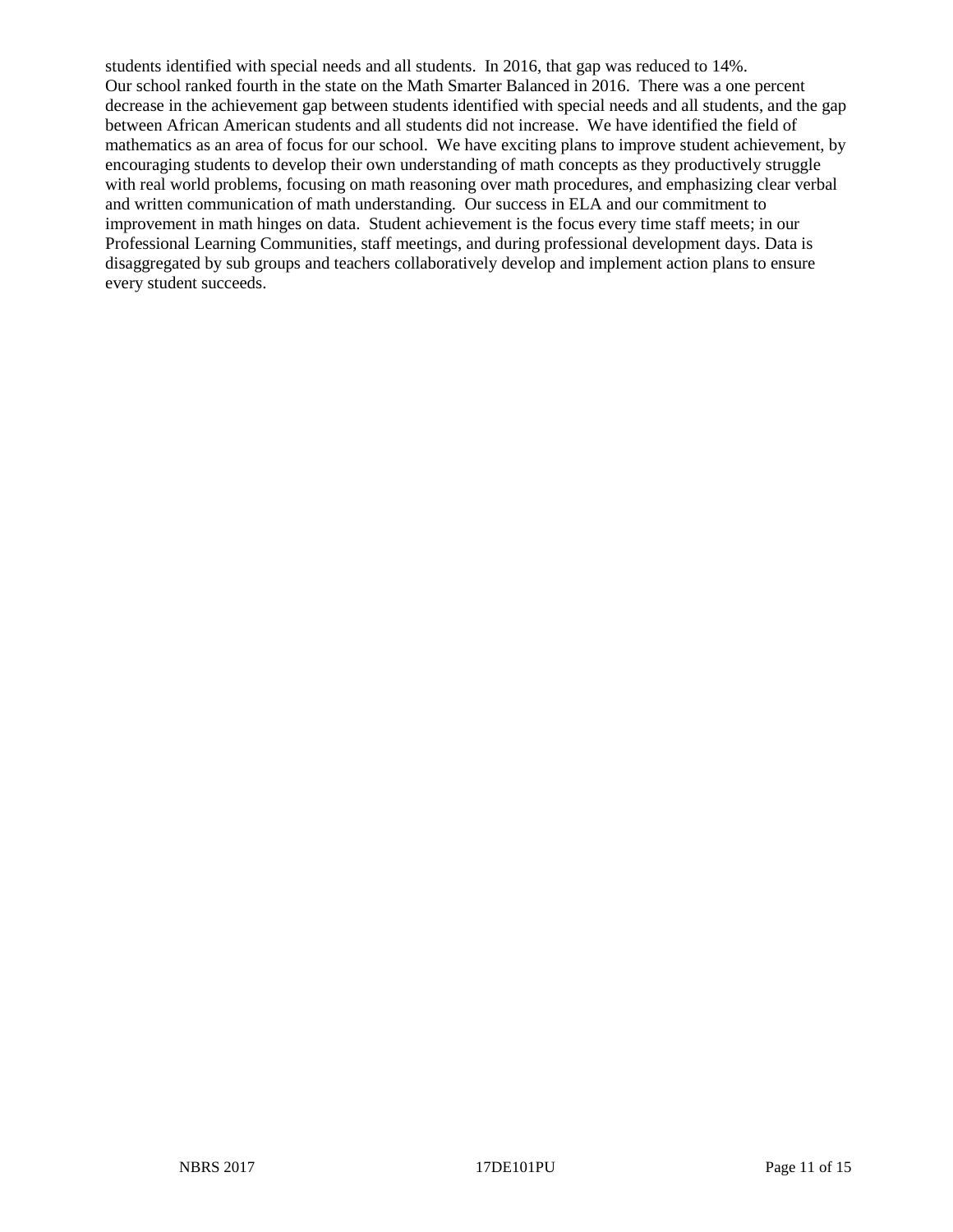## **1. School Climate/Culture:**

Olive B. Loss School uses a variety of strategies and programs to create a safe and accepting climate. Classroom community meetings held daily build students' active listening skills and respect for each other's thinking. These meetings allow students to share openly and connect with their classmates. All community members benefit through sharing or listening while establishing their own viewpoints. These practices are also reflected in how our staff interacts and works together. During staff meetings and twice weekly Professional Learning Community (PLC) meetings, teachers are encouraged to share their teaching strategies while collaborating with peers. We celebrate new ideas used with our students and offer each other constructive feedback with the common goal of achieving best teaching practices.

We celebrate students in a variety of ways. Student work is displayed in the halls. Banners distinguish students' level of achievement in our school-wide Accelerated Reading program. Morning announcements recognize classrooms with perfect attendance, birthdays, upcoming themed spirit days, and extracurricular student achievements. We announce upcoming events such as the STEM Fair, Walk-a-Thon and our PTA's Carnival to promote community participation.

Our Positive Behavior Support (PBS) Team is comprised of staff and community members. The team meets to discuss and outline expectations for school-wide, classroom, and individual student behavior. Teaching these expectations builds positive relationships that transfer from teacher to student, student to student, and student to home.

The WISE Owl is our school mascot. The acronym, WISE, stands for When Inspired Students Succeed. By awarding WISE Owl tickets, students are motivated to demonstrate the ABC's (Act Responsibly, Be Cooperative, and Consider Others) of Olive B. Loss School. Students use these tickets in various ways. Submitted tickets are drawn from every grade level and announced each morning as recognition. Students in older grades can use tickets to purchase items at the Wise Owl store. In addition to the tickets, each classroom utilizes a common, interactive chart to encourage positive behavior. Our culture is built on pride in our school. We have set a tone of trust and respect that carries into academic and social interactions throughout the day. Our teachers and students set clear, measurable goals together, thus setting consistent expectations for individual student achievement. A climate of trust and respect allows us to help students develop a sense of acceptance, leadership, personal responsibility, and teamwork.

## **2. Engaging Families and Community:**

Community engagement and support plays a vital role in the success of Olive B. Loss. It starts with frequent and ongoing communication between students, parents and community members. Teachers utilize agenda books, Friday folders, interactive blogs, the school website and scheduling applications to keep families informed of learning opportunities and upcoming events. Families receive a weekly message (transmitted via email and phone) that provides current school news. They are often invited into the classroom to celebrate students' learning and achievements. In addition, volunteers are seen in our building daily, providing support for teachers and office staff. With their help, teachers are able to focus on planning quality instruction.

One of our valued relationships is with the University of Delaware. Students and Professors from the College of Engineering's Deep Roots Outreach Program (DROP) have partnered to create engineering challenges for our students. During STEM activities, these college role models help facilitate the Engineering Design Process. As our students become more proficient with inquiry-based learning and research, the University's database system, UDLib Search, provides resources to further 21st Century Skills. Professional development for teachers was provided by UD's Reference and Instructional Service Department. This relationship gives teachers additional strategies to offer students during learning opportunities.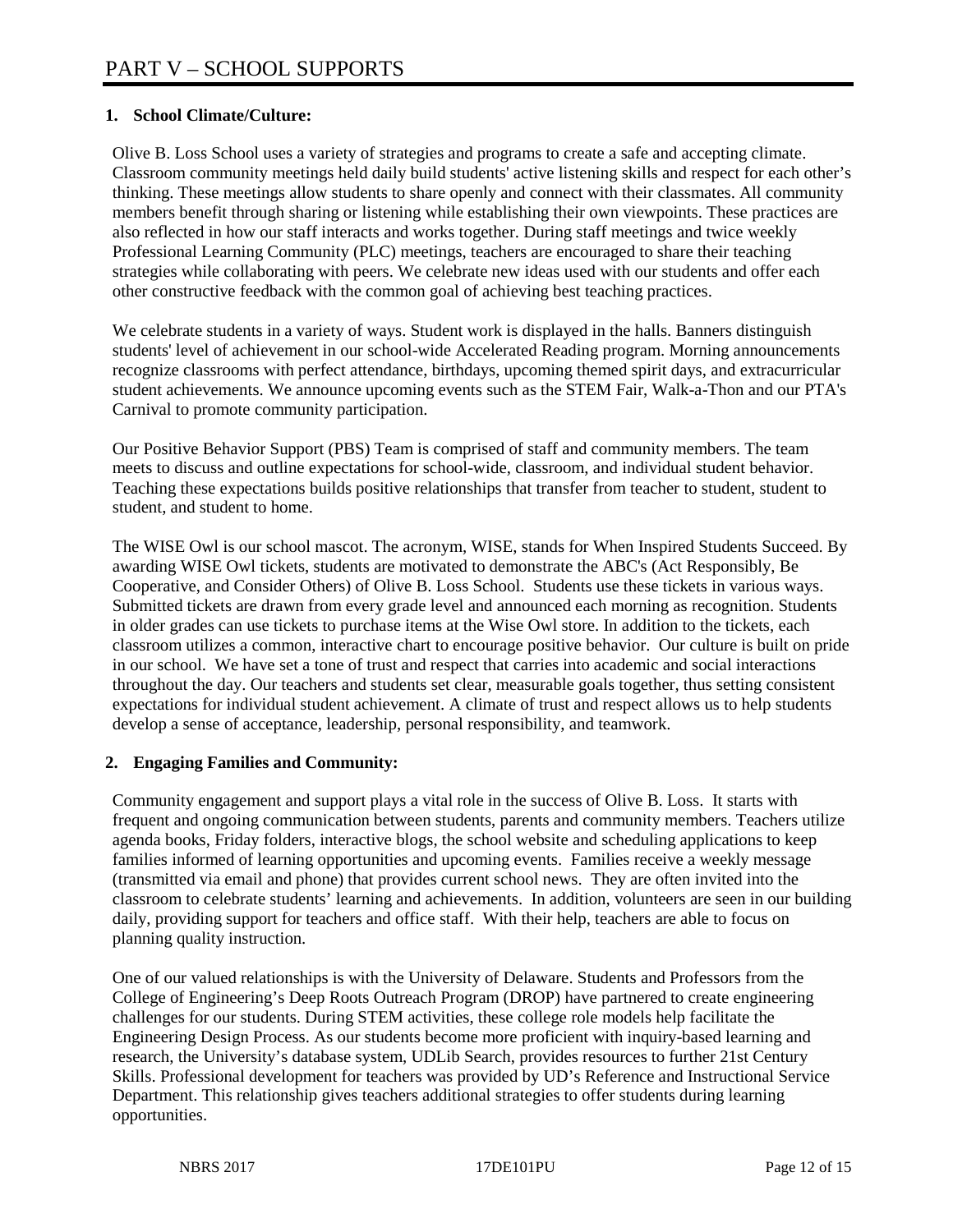Additionally, our faculty creates opportunities to bring the community together. Whether addressing student academic achievements or artistic contributions, we host multiple activities for parents and the community to attend. Events, such as the Education Showcase and STEM Family Nights allow the community to engage in hands-on activities together, as well as celebrate authentic student learning. Our community shows support for the arts by providing sold-out shows for the school musical, grade-level concerts, an annual Student Art Show, and other events where students demonstrate their talents. Beyond engaging with students, we provide opportunities for families to learn about our current instructional practices and expectations for student learning through PTA sponsored Curriculum Nights.

Our school's PTA is vital to our school's development, focusing on student and school success. The PTA supports us through the purchase of educational tools such as SmartBoards, laptops, and iPads. In addition, our students have access in school and at home to educational applications such as Study Island. The PTA partners with businesses in our surrounding community, hosting a Bingo Night, a school Walk-a-Thon, restaurant nights and other fun events to fund these programs. These activities unite everyone for a common goal of student achievement.

#### **3. Professional Development:**

Professional development is ongoing at Olive B. Loss, and closely aligned to our distributive leadership model. We discuss educational research and emerging trends in order to be proactive. Teacher Leaders within our building serve on a variety of curriculum-based cohorts at the district and state level. These leaders bring awareness and information to the staff regarding changes in education.

In order to create gradual but meaningful change, professional development is offered in a way that is systematic and manageable. We continually seek new methods of instruction, student engagement and student-centered learning to drive our professional development opportunities. To accomplish this, student data is analyzed and teachers are surveyed about instructional needs. Surveys offer teachers a chance to identify areas within which they need to improve as well as highlight areas of strength.

Feedback from surveys target areas of instructional need. Our professional development is scaffolded. Classroom teachers provide workshops in a variety of content areas which allow for opportunities to practice new concepts. Teachers are first given information or strategies, collaborate on lesson design and the best ways to present new ideas to students. After implementation of lessons or strategies, our staff reflects upon the lessons. In teams, we work to analyze strengths and areas of need, thus determining future professional development.

Appoquinimink School District curriculum and instructional specialists also provide professional development in their areas of expertise. For instance, as more technology has become available in the classroom, the leadership team recognized the need to have the district technology specialist provide our staff with training on current and applicable programs. Our district Math specialist has been actively involved in professional development with our staff this year, providing additional trainings in math discourse.

One example of our professional development process involves the national transition toward Next Generation Science Standards (NGSS). Delaware has chosen to adopt NGSS and has asked districts to implement the Science and Engineering Practices. Being charged with taking information back to the school, our Teacher Leader presented professional development on how to utilize existing materials while implementing new practices. Ongoing professional development and examples of new methods are provided. Teachers are given the opportunity to create new lessons and assessments to ensure student success. The impact of this type of professional development is reflected in the outstanding standardized science scores received by our students each year. We have seen a direct correlation between thoughtfully prepared professional development and student achievement, as evidenced by our success at closing the gap in ELA.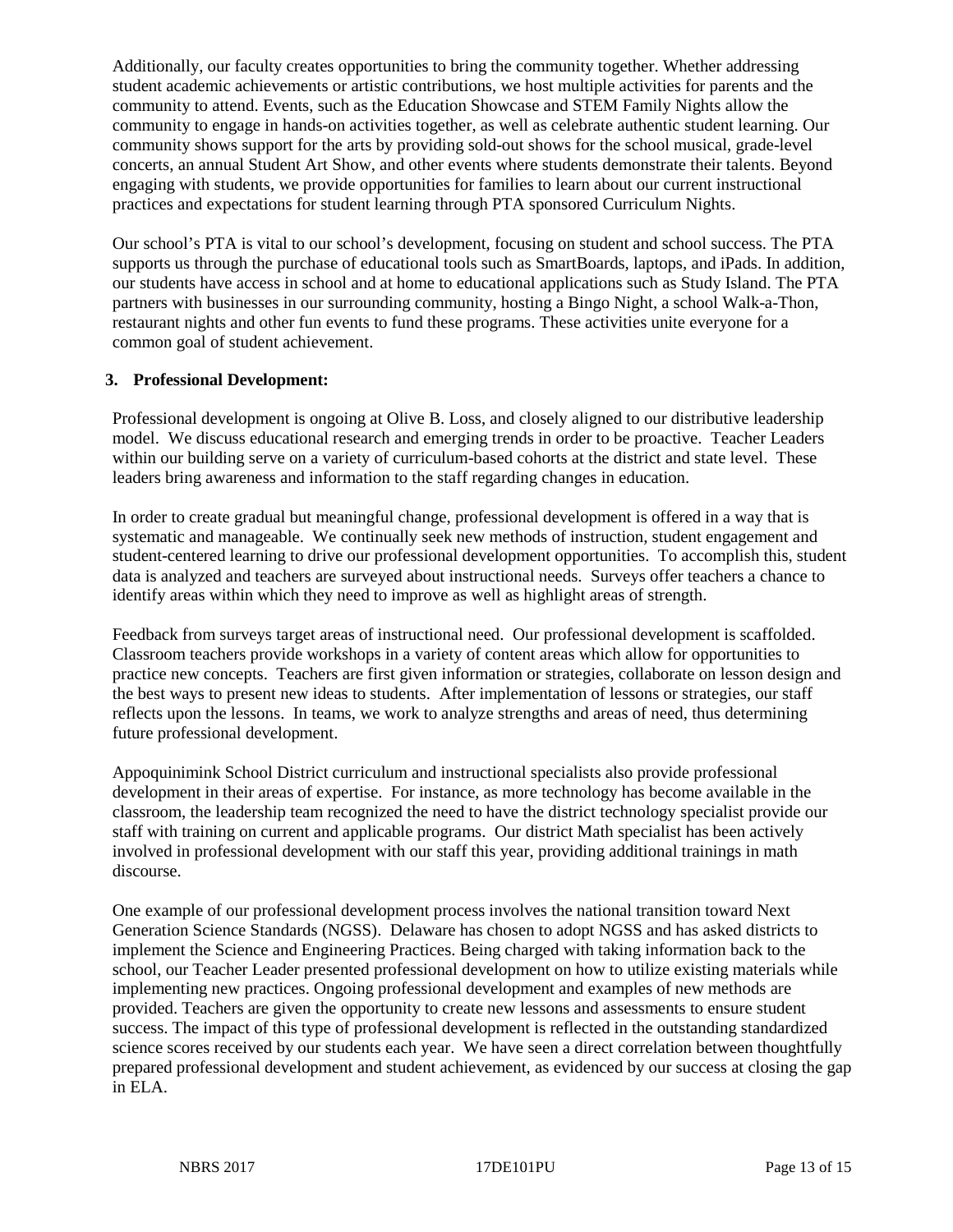#### **4. School Leadership:**

The staff at Olive B. Loss School embraces the distributive model of leadership. This begins with our administrators, who encourage staff members to take advantage of opportunities to become teacher leaders. The principal who opened Olive B. Loss School in 2002 remains its leader today, in 2017. Combined with our high teacher retention rate, we believe this consistency has been one of the reasons why so many of our teachers actively seek out leadership roles.

Instructional decisions for our school are made by our PLC Leadership Team which consists of representatives from each grade level (general education and special education teachers), instructional coaches, the school librarian, the technology instructor, the principal, and the assistant principal. The team analyzes student data to determine areas of strength and areas for improvement. With that information in mind, the team develops the School Success Plan (Consolidated Grant) in alignment with the Appoquinimink School District Success Plan, identifies topics for professional development with whole staff input, and prepares and presents staff trainings. In addition, the team discusses school policies and programs and the potential impact upon students and staff.

Every teacher is a member of their grade level Professional Learning Community which meets twice a week for a total of 90 minutes per week. In conjunction with the School Leadership Team, grade level teams analyze and use disaggregated data to develop instructional action plans. Every teacher has a role that she fulfills during meetings, and teams submit notes and data to administrators for review.

Many teachers at our school are members of instructional cadres including ELA, Math, Social Studies, and Science. They are responsible for attending district meetings and trainings and returning to our school to share information. In addition, they plan lessons to meet the standards in their content area and model those lessons for other teachers.

Teachers are active in various committees that directly impact the culture and achievement of our school. The Positive Behavior Support team develops school-wide rules, analyzes discipline data from a proactive standpoint in collaboration with the school Discipline Committee, and rewards students for good citizenship. They are responsible for planning both staff and student events to promote a positive school climate and culture. Our Instructional Support Team consists of the Educational Diagnostician, School Psychologist, Instructional Coaches, Classroom teachers, the Speech Therapist, the School Counselor, and school administrators. The goal of the IST team is to identify instructional strategies to be implemented in the classroom to ensure the success of individual students. Efficacy of the strategies is monitored by the team.

The distributive model empowers teachers to take risks and fosters a sense of community among staff members. Teachers trust each other as resources, as experts in specific instructional strategies, as collaborative partners, and as part of a group dedicated to students.